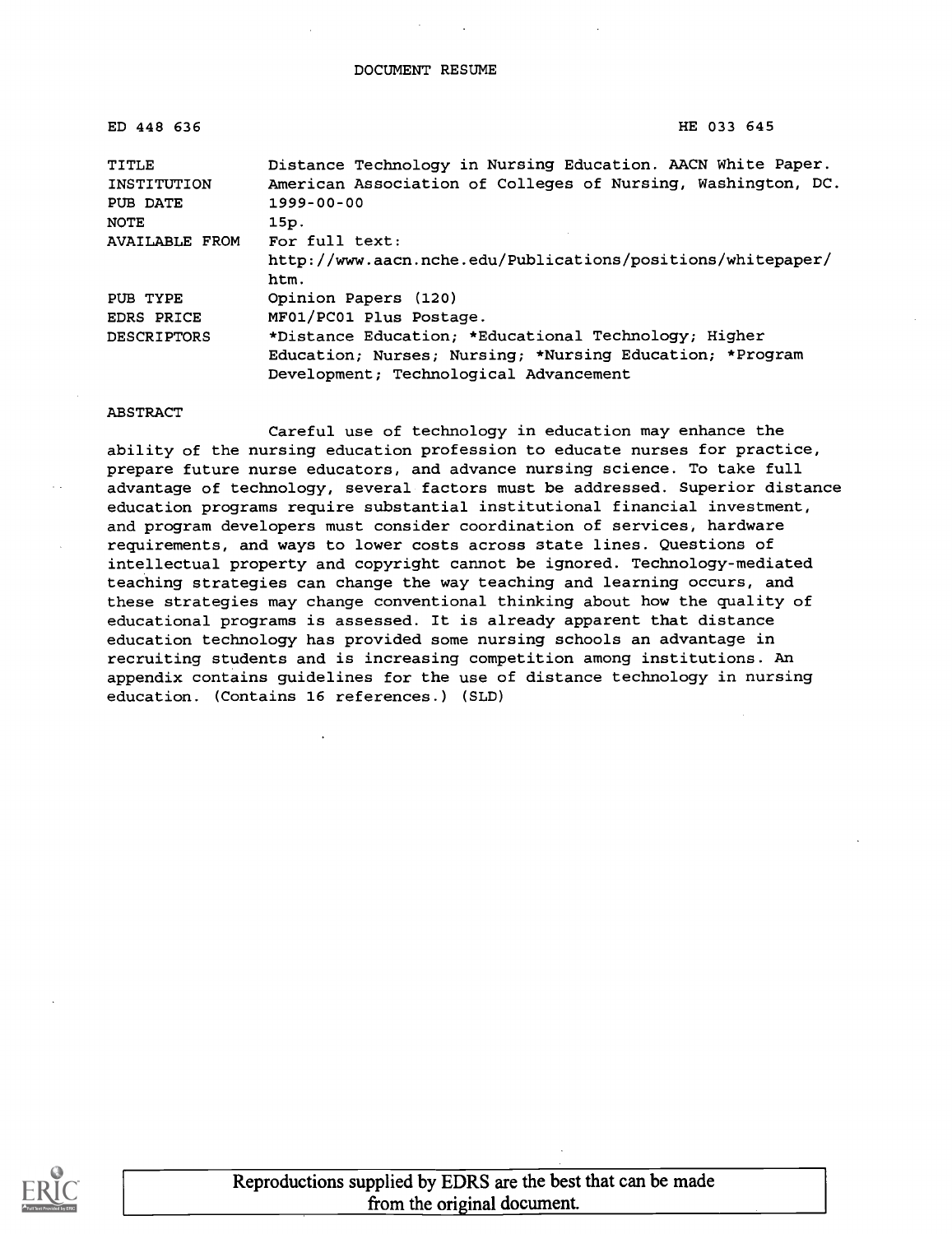- 2

ED 448 636



# Publications

## AACN White Paper: Distance Technology in Nursing Education

PERMISSION TO REPRODUCE AND<br>DISSEMINATE THIS MATERIAL HAS<br>BEEN GRANTED BY

 $W.$  F.  $U$  CONTION

TO THE EDUCATIONAL RESOURCES INFORMATION CENTER (ERIC)

1

U.S. DEPARTMENT OF EDUCATION<br>Office of Educational Research and Improvement<br>EDUCATIONAL RESOURCES INFORMATION

CENTER (ERIC) 12This document has been reproduced as received from the person or organization originating it.

- Minor changes have been made to improve reproduction quality.
- Points of view or opinions stated in this document do not necessarily represent official OERI position or policy.

1 of 13

# BEST COPY AVAILABLE

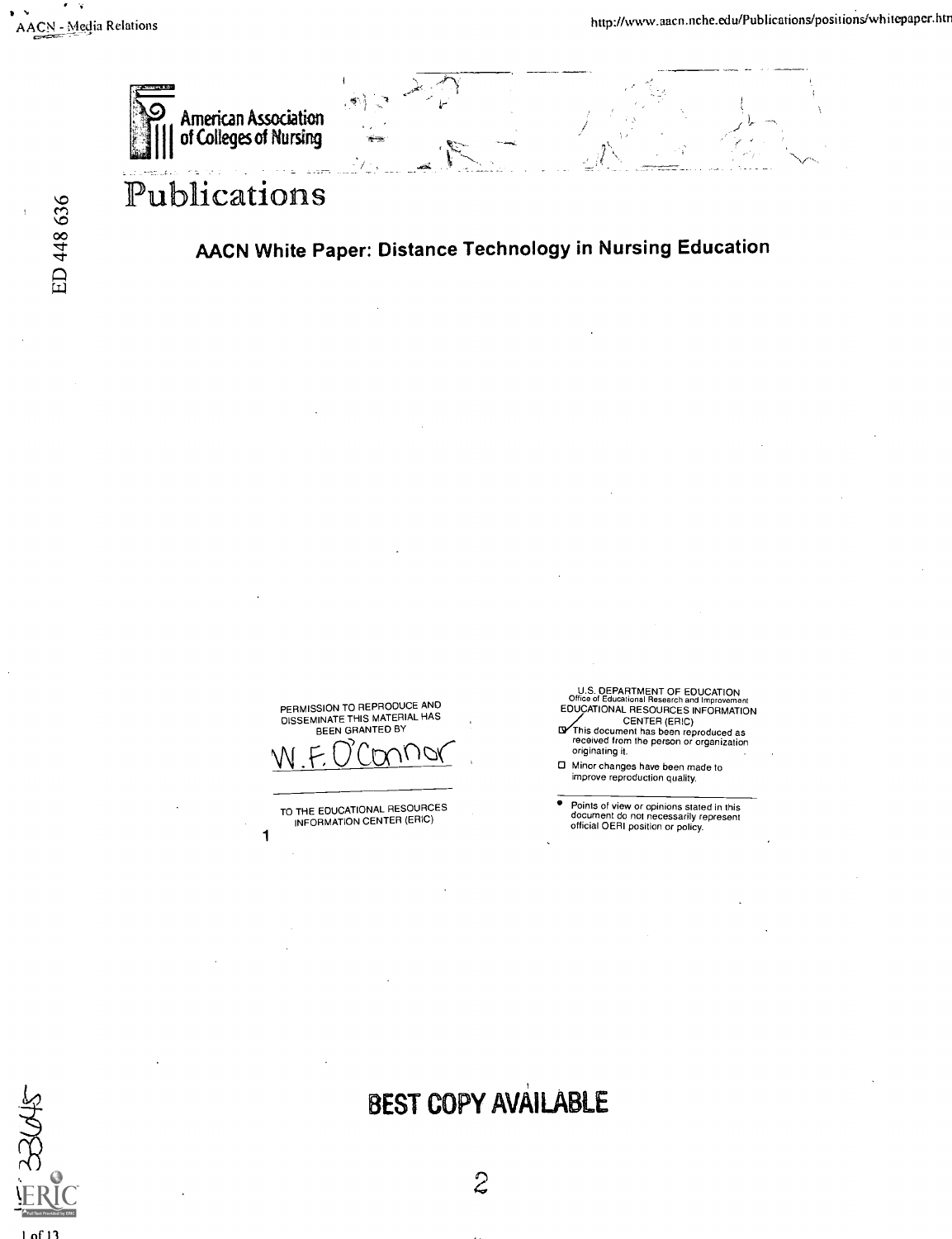

# Publications

# AACN White Paper: Distance Technology in Nursing Education

## Assessing a New Frontier

The American Association of Colleges of Nursing (AACN) recognizes that technological advances are increasing opportunities to improve dramatically the quality of and access to nursing education. Further, technology affords increased collaboration among nursing faculties in teaching, practice, and research. Careful use of technology in education may well enhance the profession's ability to educate nurses for practice, prepare future nurse educators, and advance nursing science in an era when the number of professional nurses, qualified nurse faculty and nurse researchers is well below national need.

To take full advantage of technology in education, several factors need to be addressed by nursing and other leaders in education and health care institutions, as well as by external funders and policy makers:

- Superior distance education programs require substantial institutional financial investment in equipment, infrastructure, and faculty development.
- Local, regional, and national planning for multi-site communications need to consider coordination of services, compatibility and progressive upgrading of hardware, as well as policies that lower transmission costs within and across state lines.
- The use of distance technology and in particular, Web-based media, has raised questions regarding intellectual property and copyrights, privacy of educational dialogue, and other related legal and ethical issues that require continued clarification.
- Technology-mediated teaching strategies can change dramatically the way teaching and learning occurs, challenging the traditional relationship of students to academic institutions. These strategies may change conventional thinking about how quality of educational programs is assessed and what is required to support student learning (e.g., library access, counseling services, computing equipment, tuition, and financial aid).
- Distance education technology has provided some nursing schools an advantage in recruiting students and is increasing competition among institutions.

# **Definitions**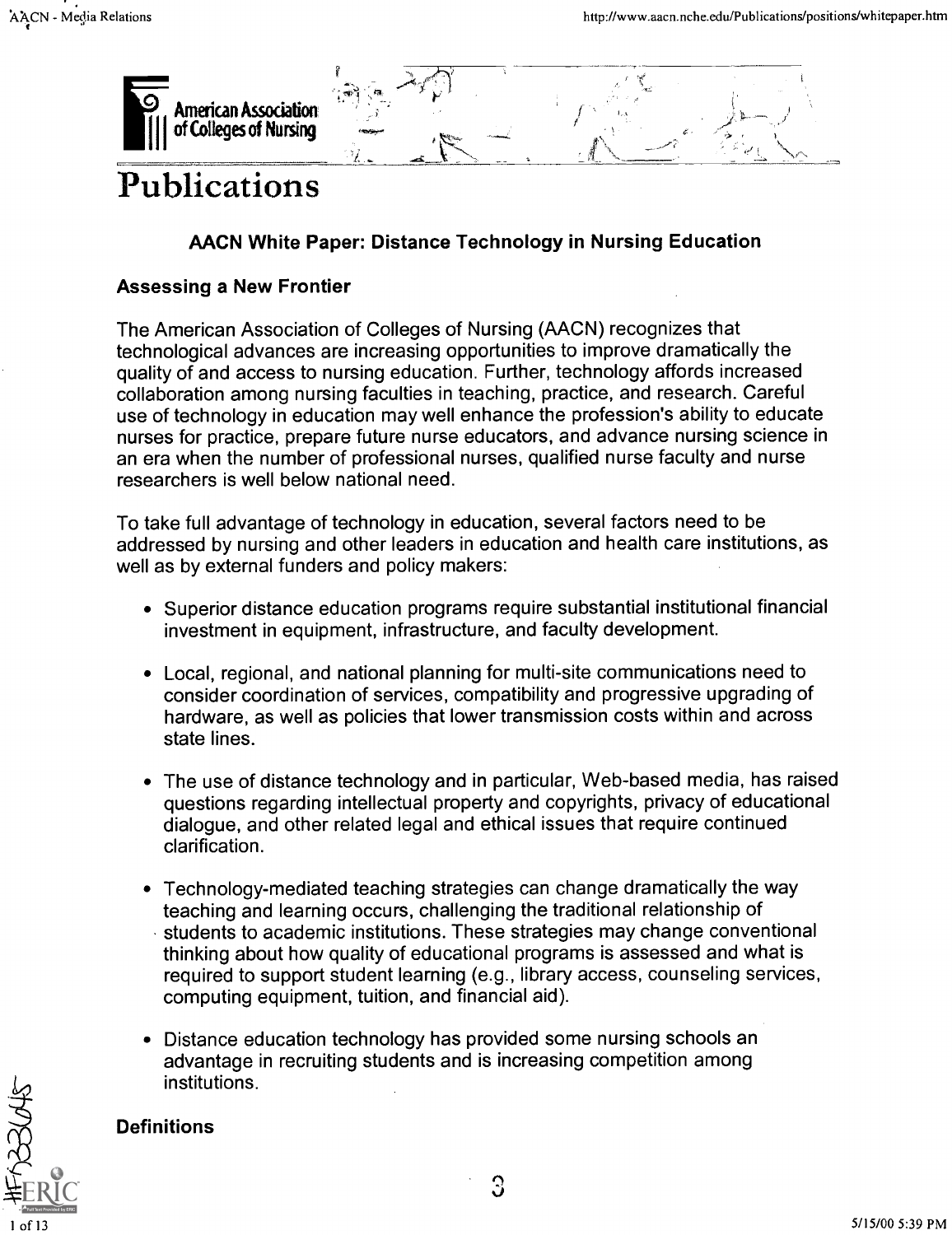Distance education -- a set of teaching and/or learning strategies to meet the learning needs of students separate from the traditional classroom setting and sometimes from the traditional roles of faculty (Reinert & Fryback, 1997). Distance education requires that teachers and learners are separate from each other. This definition excludes activities where the teacher travels to an alternative site for delivery of traditional courses or classes.

Distance education technologies -- the technical support and methods necessary to teach students who physically may not be in the same location as the teacher. These technologies encompass a variety of content-delivery methods, including audio conference by telephone, audiocassette tape, videotaped instruction, courier service, electronic mail (e-mail), faxing, fixed computer media (CD-ROM and floppy disk), Internet list-serves, room-based video conference (interactive television), desktop video conference, and World Wide Web (Internet-based programming) (Baldwin, Bingham, & Connors, 1996). Many of these technologies are also used in nursing education to complement traditional classroom teaching.

### Background

#### The influence of educational technology on higher education

The burgeoning of technological advances to deliver educational course work is revolutionizing higher education. The advent of technology has expanded the capacity of educational institutions to reach far beyond their own geographic areas. The increased use of technology in education may improve access to and may ultimately lower the costs of education. But technology is also revolutionizing existing assumptions about what constitutes quality in education, faculty and student relationships to academic institutions, local and state funding of higher education, and the role of research, practice, and service missions in academia.

Several forces are converging rapidly to influence higher education:

- First, business sectors related to technology (e.g., telecommunications, software, multi-media experts) are growing to capitalize on the current and perceived increase in demand for educational technologies. Venture capitalists are investing significantly in these companies. Thus, the availability of new methods to deliver education both on and off "campus" is expanding rapidly. This availability is lowering the cost of new educational technologies but also imposing obsolescence on existing systems for which educational institutions have invested heavily. Moreover, the costs of the infrastructure needed to support educational technology are high and being born by academic institutions whose resources have declined over past decades and who have competing capital cost demands.
- Second, the growth in distance education programs in nursing is fostering  $\bullet$ competition for students and faculty beyond traditional geographic boundaries. The notion that students and faculty are aligned with one institution for their academic life is changing. The potential of students taking core coursework at multiple institutions for credit through distance learning is now possible. The ability of faculty to work for a traditional university and also teach in "virtual universities" is also now possible. Many universities and schools of nursing are

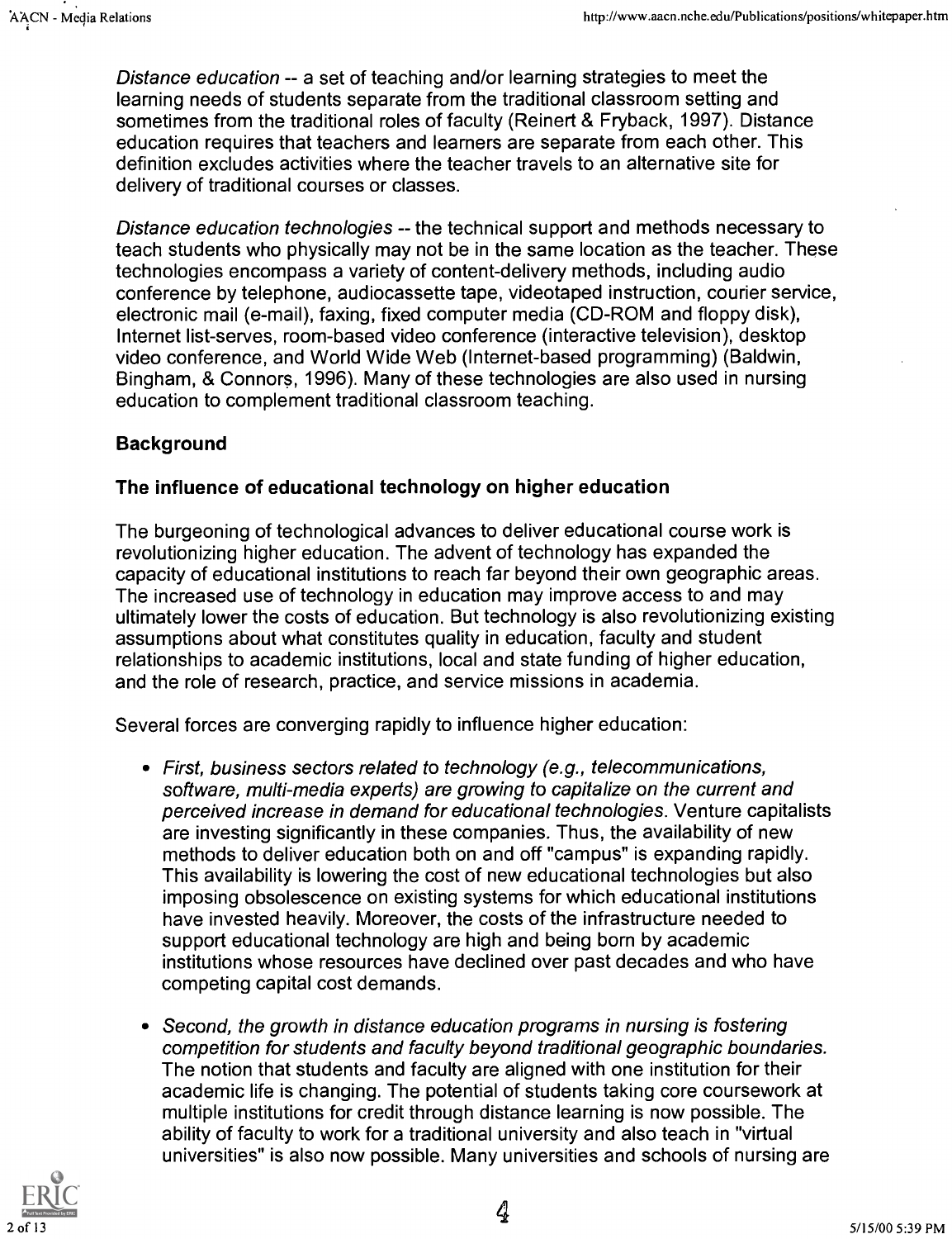now engaged in an internal dialogue about the meaning of student "residency" requirements and faculty conflicts of interest.

- Third, institutions that devote resources to educational technologies are able to meet student demands for high flexibility in education. Thus, institutions of higher education with flexible technological capacity are favorably positioned in this market. This is especially true as the most expert faculty, teaching through technology, can reside anywhere geographically and be drawn from the practice and academic arenas. Many of these faculty have expertise developed within and supported by traditional higher education institutions, their full-time employers, yet they also teach in "virtual universities." In nursing, support of research and practice is threatened by this growing phenomenon of dual faculty allegiance, since overhead costs for these two components of the university mission are high even with external funding for research and practice. Allocating resources equitably among these missions is difficult when competition for students demands rapid and significant investments in distance education programming. As states realize the expanding geographic reach that technology offers, they will likely re-evaluate where responsibility lies for supporting higher education and all aspects of the academic mission.
- Fourth, nursing is experiencing workforce depletion in both the practice and academic arenas. By the year 2015, the Division of Nursing of the U.S. Department of Health and Human Services projects that 114,500 full-time equivalent (FTE) jobs for RNs will remain vacant (National Advisory Council on Nurse Education and Practice, 1996). In 1998, several regions of the country already had reported a nurse shortage especially in acute-care specialty settings (Chandler, 1998; Hawke, 1998). These vacancies are not likely to be filled without augmenting the number of professional nurse graduates per year. In addition, the National Advisory Council on Nurse Education and Practice (1996, p. 9) recommends that a federal policy be adopted to achieve a basic nurse workforce in which at least two-thirds hold baccalaureate or higher degrees in nursing by the year 2010. Only 39 percent of the current registered nurse population have a baccalaureate in nursing or higher degree (U.S. DHHS, HRSA, BHP, DON, 1997). Historically, distance education has increased access to education (Selingo, May 1998). Therefore, the use of technology is a significant means to increase access to education for adult, working students who represent a growing proportion of the undergraduate nursing population. Nursing also is experiencing an "aging professorate" as are other disciplines (AACN, 1998). However, the problem in nursing is exacerbated by an already limited pool of qualified faculty for baccalaureate and higher-degree education. The use of technology in higher education may provide an opportunity to increase the number of faculty-qualified nurses to support education, research, and practice.
- Finally, reliance on educational technology poses questions about the relationship of the learning milieu to the social and behavioral skills needed in a humanistic, practice-oriented discipline. For example, can students learn to relate well in a multi-disciplinary environment when their dominant educational experiences have been technology-based, essentially isolated from classmates and teachers except for telecommunications? Technology offers the opportunity to package courses that match learning objectives, content, and

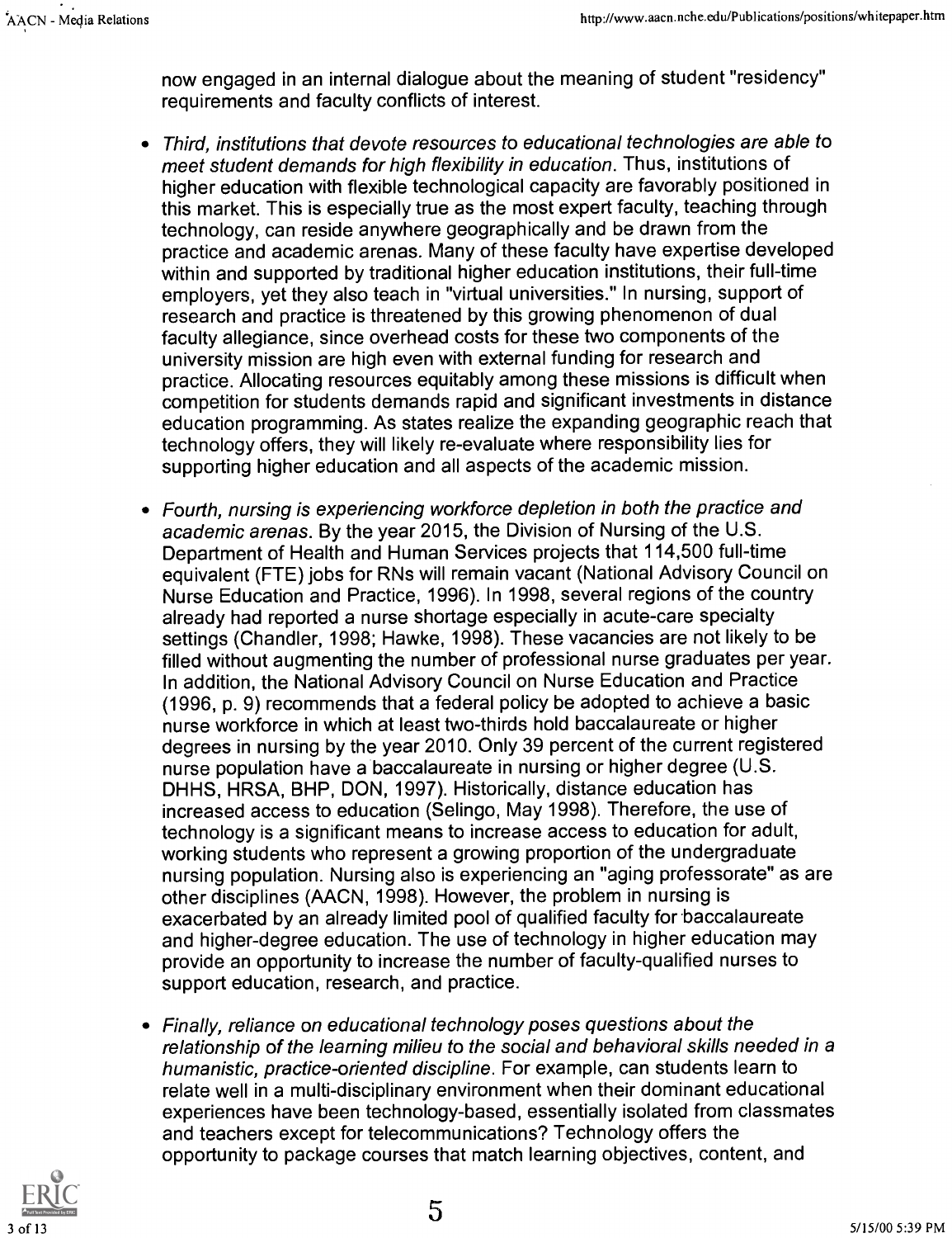styles in ways never before possible. It is likely that some content, such as development of behavioral skills, will continue to occur in traditional ways but with increased flexibility to better match learner needs.

#### Effect of distance programs on educational quality and cost

The gold standard of educational quality has been the outcomes achieved with traditional classroom learning. The results of 248 studies reviewed by Russell (1998) conducted from 1928-1997 demonstrate no significant differences in learning outcomes of students taught by traditional classroom methods versus distance educational methods. This literature indicates that distance education methods do not negatively affect quality of outcomes. However, this literature also suggests that greater precision in outcome measurement is needed to determine differences among teaching methods. Further, future studies need to assess more clearly the relationships among content type, teaching method, learner characteristics, and educational outcome.

The wide range of possible distance-education delivery methods makes general cost estimation difficult. Regional and local differences in costs for computers, communications hardware, and human resources preclude generalizations. Each school of nursing will need to explore its own needs and resources to determine how and to what extent it will deliver education via distance technology. Resources to be evaluated include available capital, equipment, faculty, instructional design support and instructional technology support. Initial investments for distance education and its infrastructure are expectedly high. However, once the delivery methods are in place, many of these costs can be offset by higher tuition rates and lower delivery costs. Partnerships should be explored with local businesses and other training/education companies who also want to enter the distance education arena. Sharing costs with other departments in the institution should be fostered, together with seeking external grant monies for increasing technological access to higher education.

#### Influence of educational technology on intellectual property and copyright

Intellectual property and copyright laws, policies, and procedures have been influenced by the increased use of technology in education. Surrounding issues are of critical importance for delivering technology-based educational course work. Intellectual property is the ownership of ideas and the control over the tangible or virtual representation of these ideas. Copyright is a form of protection provided by the laws of the United States (title 17, U.S. Code) to authors of original works, including literary and other intellectual works (U.S. Library of Congress, 1999). The Digital Millennium Copyright Act (1998) implements the World Intellectual Property Organization copyright protection treaties and limits liability for online copyright.

Policies and procedures on intellectual property and copyright in educational coursework should be developed and maintained. For example, the State of Kansas Intellectual Property Policy (1998) includes a general copyright policy covering mediated courseware and copyrightable software. If intellectual property and copyright issues are resolved, faculty with expertise in developing technology-based educational coursework, the institutions for which they work, and learners will all benefit.

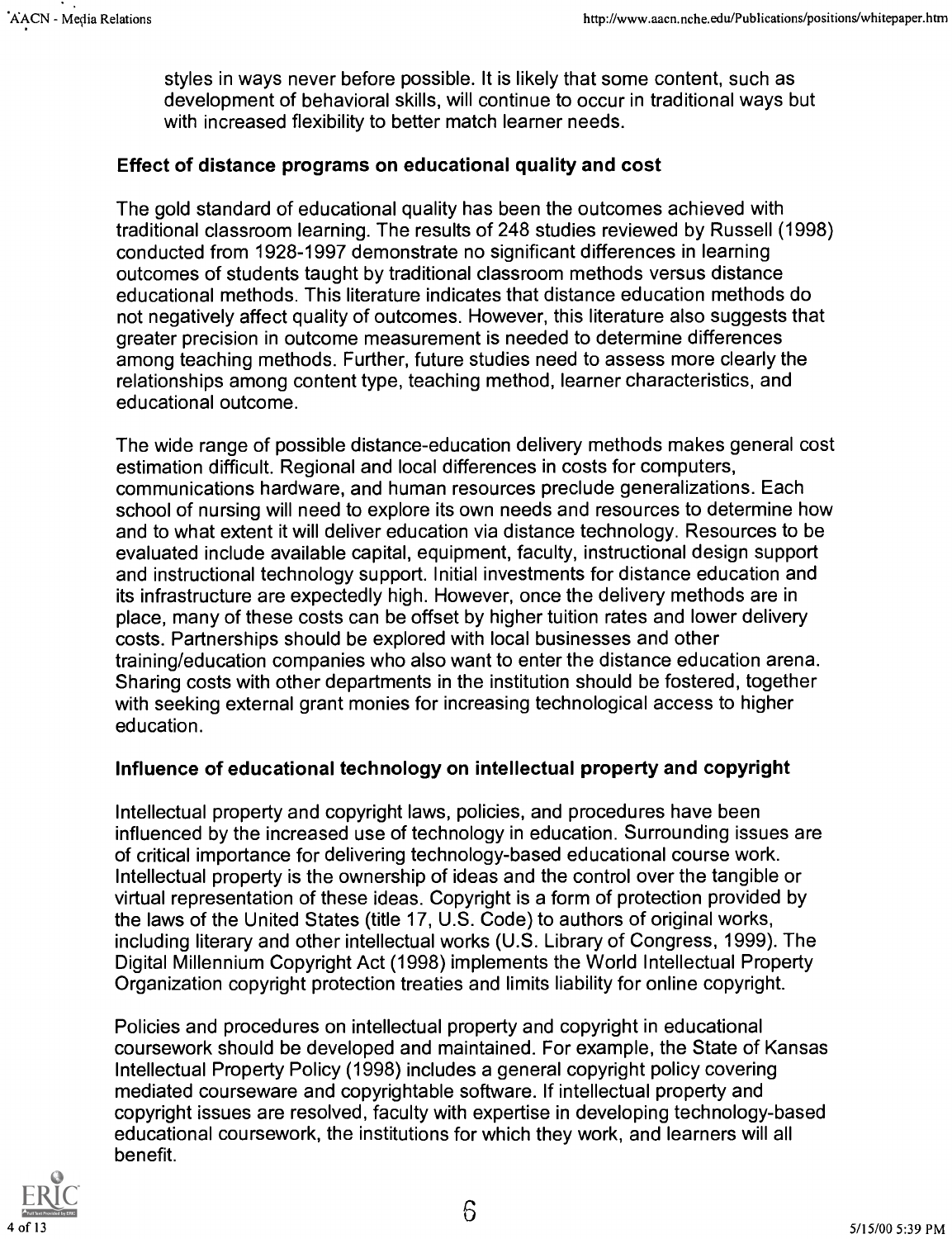#### Distance education and student financial aid

Consideration of the effects distance education will have on student financial support is critical. Financial aid for distance education students is currently under re-evaluation by lawmakers. Legislation is being drafted to extend the Higher Education Act for students in distance education programs and courses. Until this legislation is finalized, the current regulations for financial aid are enforced. (An overview of the proposed legislation can be located in an article by Jeffrey Selingo in The Chronicle of Higher Education, June 5, 1998, pg. A30.)

Federal financial aid regulations and guidelines do allow students who complete distance education courses or programs to be eligible for Student Financial Aid (SFA). However, to maintain student eligibility, the academic institution must assume responsibility to ensure that it does not offer more than 50 percent of all its course offerings through distance education nor enroll more than 50 percent of its students in distance education courses. This rule applies to the university as a whole, not to individual units of the university (Higher Education Act, 34 CFR 600.7). According to the regulations, the aggregate of all eligible programs or students will be considered. If institutions keep within the limitations of the regulations, student access to federal SFA loans is possible.

Financial aid regulations also make it necessary to develop processes that allow maximum benefit to the students, yet meet regulatory requirements. Regulations require documentation of attendance. The question becomes how to document attendance for self-paced or online courses. To resolve these issues, institutions need to develop processes that provide mechanisms to comply with regulations. For example, attendance in online courses can be documented by requiring students to log on and post relevant comments a given number of days out of every seven. The faculty member then tracks attendance on a weekly basis according to such a definition.

Complying with financial aid regulations requires institutions to think outside of traditional academic practices. Questions such as how credit for online courses is allocated when there is no standard "seat time" are issues that need to be defined by each respective institution. The institution's governing bodies should ratify proposed regulations and definitions to ensure compliance for students in those courses or programs.

Planning is critical in delivering distance education courses. Without proactive planning, students are put at risk for losing financial aid or transfer credit to other institutions, in addition to other negative policy implications.

#### Conclusion

This white paper addresses the many issues that have emerged regarding the use of technology in distance education in nursing. AACN encourages continued clarification of student financial aid status, intellectual property and copyright, confidentiality and other legal and ethical issues related to the use of distance technology. Additionally, nursing leaders need to support increased funding and development of infrastructure conducive to high-quality transmission of

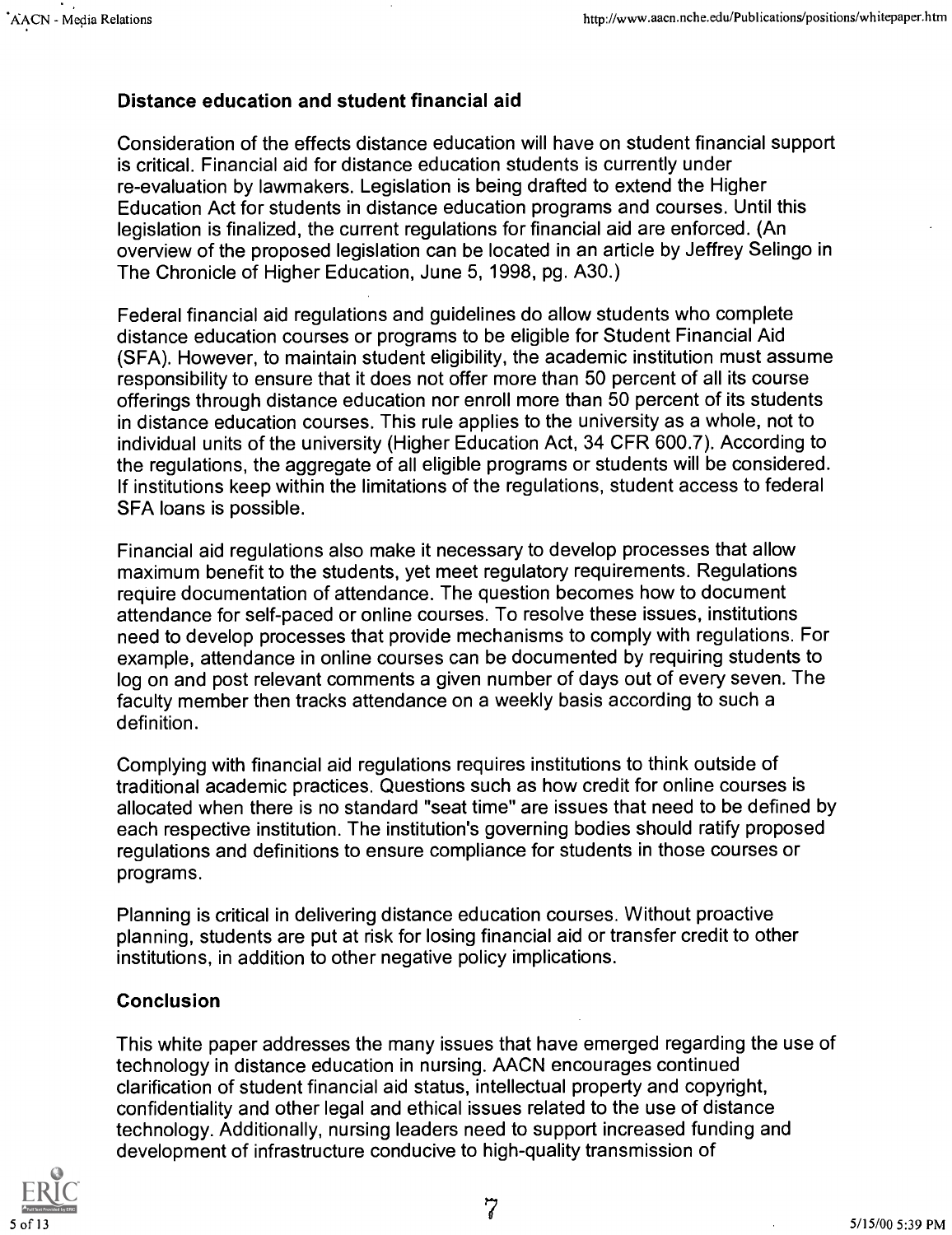technology-mediated courses. Increased funding also is needed for faculty development and student supports, and for the development of studies investigating the quality, cost, and efficiency of distance education programs in nursing. This white paper has discussed recommended steps toward the resolution of these issues.

In view of the importance of technology to nursing education, and the many factors that must be addressed to fully utilize technology to advance nursing education, AACN believes the following issues must be further addressed:

- 1. Strategies to increase nurses' access to education through technology.
- 2. Increased funding for programs, infrastructure, and superstructures that accommodates the substantial financial investment that superior distance education requires.
- 3. Increased funding for the rigorous evaluation of distance education programs using standards of nursing higher education.
- 4. Creation of proactive plans by schools and institutions for infrastructure development, resource allocation, and faculty development for the implementation of new distance education programs.
- 5. Development of local, regional, and national planning agenda for multi-site communications, including but not limited to coordination of services, compatibility and upgrading of hardware, as well as policies that lower transmission costs within and across state lines.
- 6. Continued examination and clarification of legal and ethical issues related to distance technology by appropriate regulatory agencies. Where appropriate, these issues should include development of laws and policies that provide better protection of intellectual property, copyright, and privacy of individuals and institutions.
- 7. Creation of nursing school policies regarding intellectual property, copyright, privacy of educational dialogue, and other legal and ethical issues prior to the development of distance education programs.
- 8. Continued definition and clarification of what constitutes a distance education program for the purposes of financial aid qualification and accreditation.
- 9. Development of studies that clarify the costs and efficient use of technology in nursing education.
- 10. Continuing education of nursing faculty in the area of distance education and the use of technology in education.
- 11. Development of technology-mediated programs within the context of a broad strategic and mission planning perspective rather than for the short-term advantage of student recruitment.
- 12. Use of technology to promote quality nursing education through collaboration

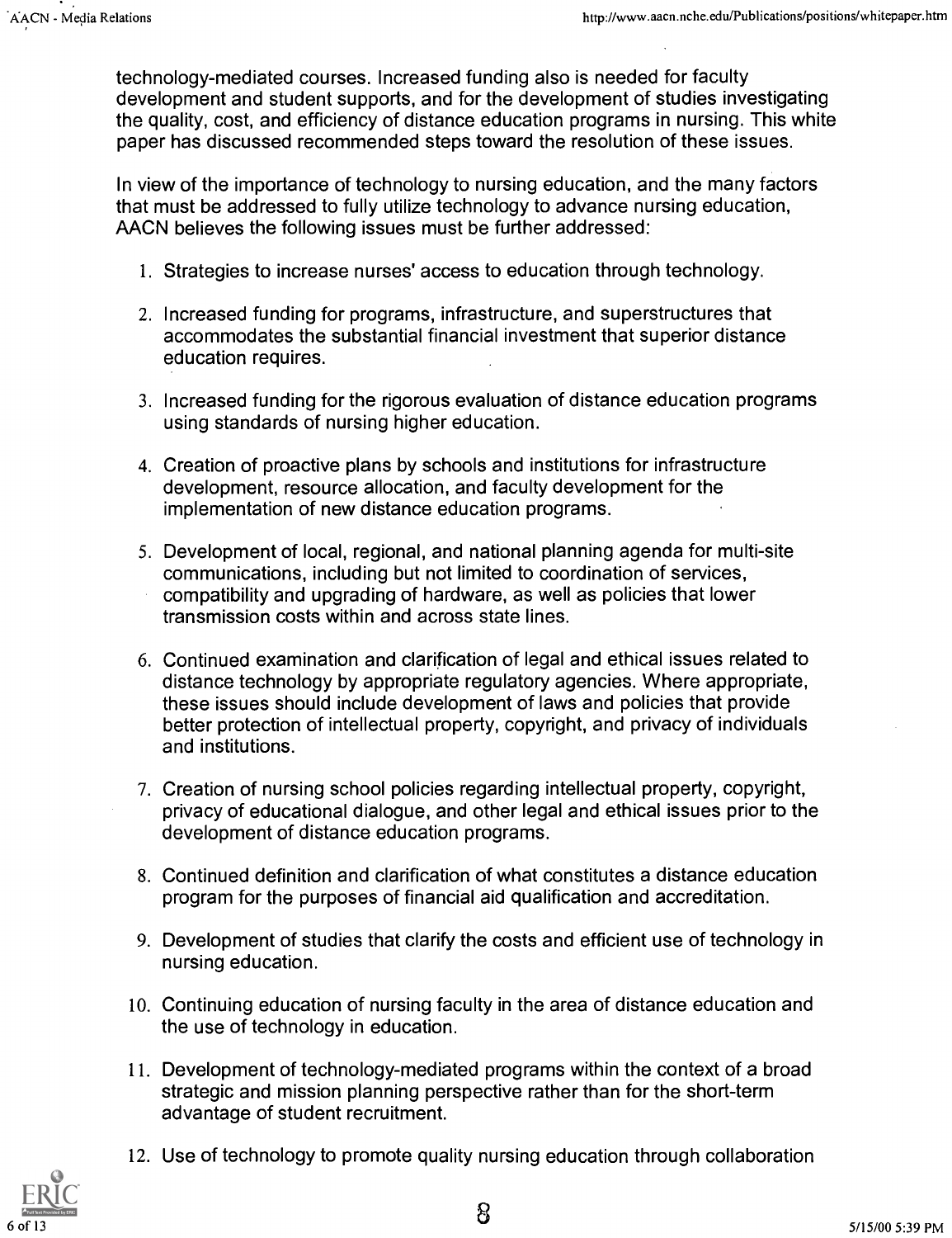among institutions and sharing of schools' specific niche expertise.

#### # # #

#### (Approved by AACN Board of Directors: July 26, 1999)

### AACN Task Force on Distance Technology and Nursing Education

Kathleen Potempa, DNSc, Task Force Chair Dean, School of Nursing Oregon Health Sciences University

Rebecca C. Clark, PhD Director, RN-BSN Program College of Health Sciences Roanoke, VA

Mary R. Hassett, PhD Chair, Department of Nursing Fort Hays State University

Karen L. Miller, PhD Dean, School of Nursing University of Kansas Medical Center

Sandra W. Pepicello, PhD Dean, School of Nursing and Health Sciences University of Phoenix

Bertha Davis, PhD, Consultant Professor, School of Nursing Hampton University

Joan M. Stanley; PhD, Staff Liaison Director of Education Policy American Association of Colleges of Nursing

#### References

American Association of Colleges of Nursing. (June 1998). Issue bulletin: As RNs age, nursing schools seek to expand the pool of younger faculty. Washington, DC: Author.

American Council on Education. (1998). Facts in brief. Higher Education and National Affairs, 47 (5), 2.

American Council on Education. (1996). Guiding principles for distance learning in a learning society. (ISBN: 1-57356-091-X). Washington, DC: Author.

Baldwin, D., Bingham, J. & Connors, H. (1996). Teaching with technologies. Distance Education Strategies Report. Kansas City, KS: University of Kansas Medical Center.



9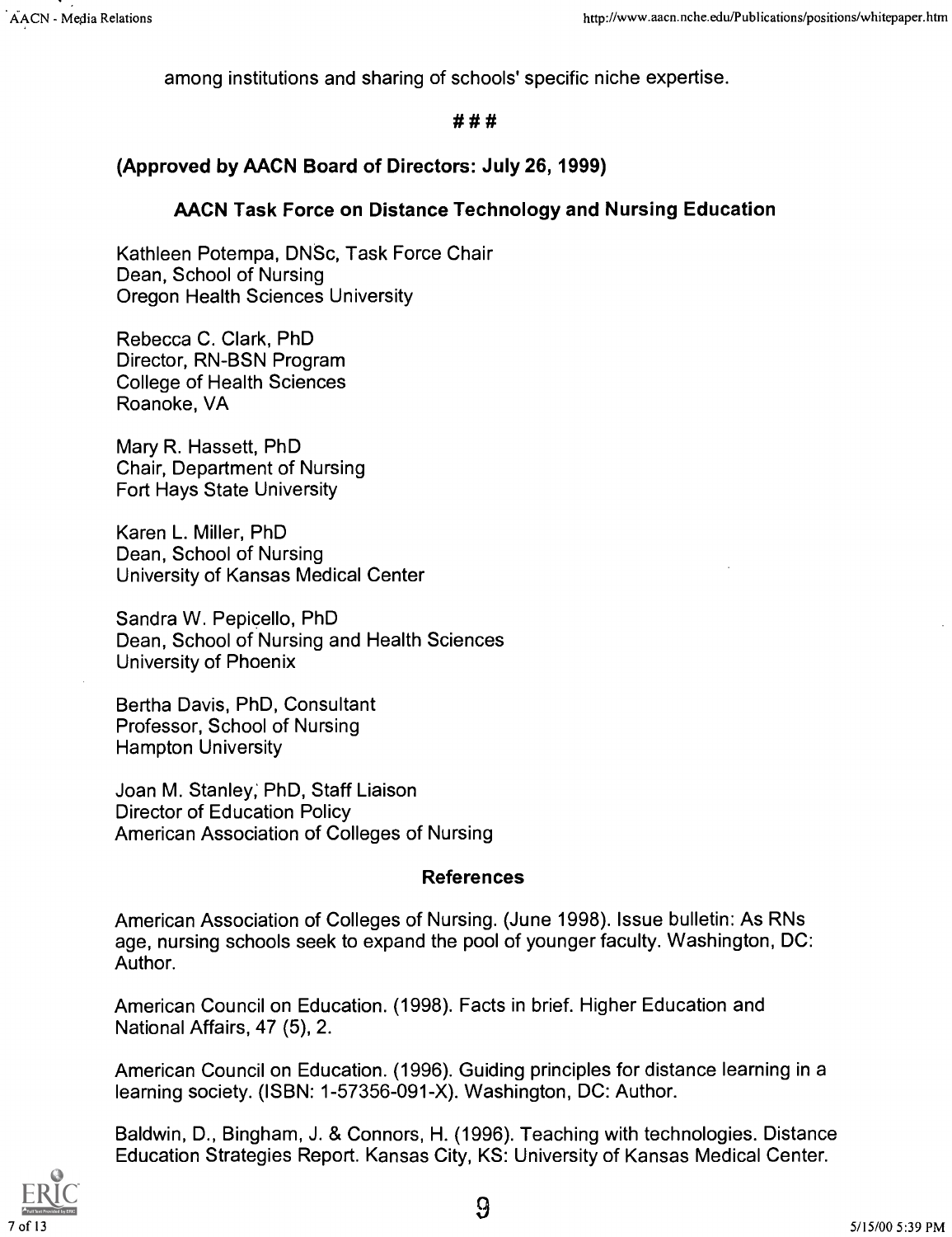Bevis, E. (1989). Organizing for and evaluating change. In E.O. Bevis, Curriculum Building in Nursing: A Process (3rd ed.). New York, NY: National League for Nursing.

Chandler, M. (1998). Preventative treatment in RN shortage. The Miami Herald, February 2, 1998, Section 1:7.

Department of Education. (1999). The Federal Student Financial Aid Handbook: 1999-2000. Washington, DC: Author.

Digital Millennium Copyright Act (October 28, 1998). U.S. Congress, Pub. L. No. 105-304 (uncodified). [On-line]. Available:http://lcweb.loc.gov/copvright/leaislation/hr2281.pdf.

Hawke, M. (1998). Needed by 2005: More (good) nurses. The Nursing Spectrum (New England Edition) January 26, 1998, 2, 4-5. Higher Education Act of 1965 (As Amended by Pub. L. No. 105-244, October 7, 1998), Sec. 483(d), 112 Stat. 1735 (1998); and 34 Code of Federal Regulations, Sec. 600.7.

Kansas, State of. (November 19, 1998). Kansas Board of Regents: Intellectual property. [On-line]. Available: http://www.ukans.edu/~kbor/intelrev.html.

Moses, Evelyn B. (1997). The registered nurse population, March 1996: Findings from the National Sample Survey of Registered Nurses. U.S. Department of Health & Human Services, Health Resources & Services Administration, Bureau of Health Professions, Division of Nursing.

National Advisory Council on Nurse Education and Practice. (1996). Report to the Secretary of the Department of Health and Human Services on the basic registered nurse workforce. Rockville, MD: U. S. Department of Health & Human Services, Health Resources & Services Administration, Bureau of Health Professions, Division of Nursing.

Reinert, B. & Fryback, P. (1997). Distance learning and nursing education. Journal of Nursing Education, 36 (9), 421. Russell, T.L. (1998). The No Significant Difference Phenomenon. [On-line].

Available:http://cuda.teleeducation.nb.ca/nosignificantdifference/.

Selingo, J. (1998). Congress moves cautiously on aid for students in distance education. The Chronicle of Higher Education, June 5, 1998, A30.

Selingo, J. (1998). Small private colleges brace for competition from distance learning. The Chronicle of Higher Education, May 1, 1998, A 34-35.

Sparks, S. and Kuenz, M. (Eds.) (1993). Interactive Instruction in Nursing and Other Health Sciences: Review of Evaluation Instruments (Lister Hill monograph, LHNCBC 93-1). Bethesda, MD: U.S. Department of Health and Human Services, National Library of Medicine, National Institutes of Health.

U.S. Library of Congress, Copyright Office. (June 1999). Circular 1, Copyright basics (Web Rev.) [On-line]. Available:http://www.loc.gov/copyright/faq.html.

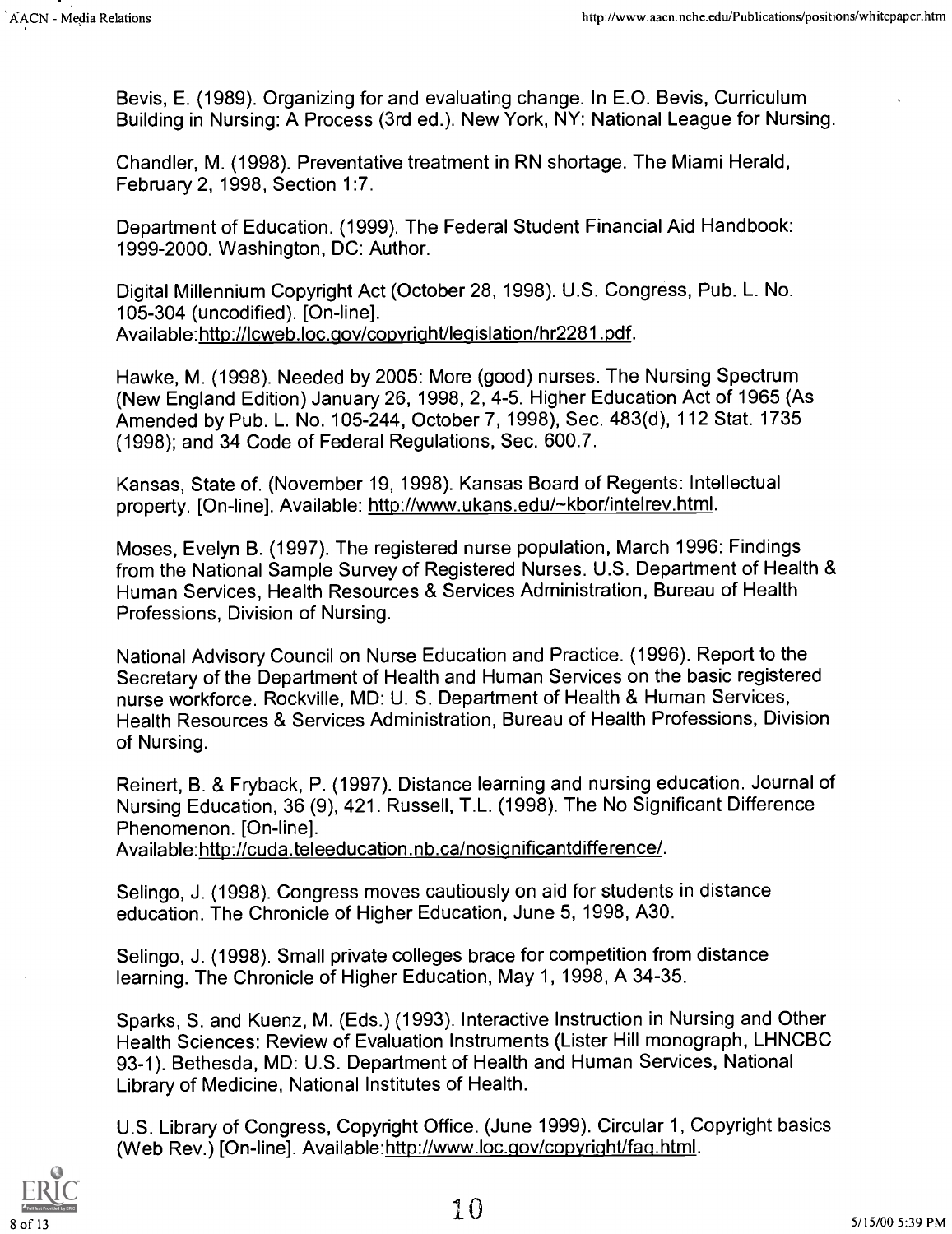#### Appendix

#### Guidelines for the Use of Distance Technology in Nursing Education

Guidelines for the use of educational technologies are available with general applications to higher education and kindergarten through 12th grade (American Council on Education, 1996). While these and other publications are helpful for academic administrators interested in distance education initiatives, few references are available that address issues specific to nursing education. The following guidelines provide the foundation for development of standards to support distance education programs in nursing. Considered issues include planning, technology infrastructure, faculty development, student support, and evaluation of outcomes.

#### Planning

The changing demographics of today's nursing students increase the need for careful planning of all curricular and teaching changes. Issues of ethnic diversity, part-time and working students, study-time constraints, student parents, as well as geographic distance, must be considered as schools and universities decide to enter the distance education arena. Initiation of technology-based courses and programs can be costly in faculty time and financial resources. Clear direction for the future is a necessary foundation for planning. Faculty and administrators must understand why they are involved in distance education and must be committed to strategic planning for accomplishing well thought-out goals.

Questions that should be addressed during planning include:

- 1. What is the purpose of distance education for this school or university?
- 2. Which students and how many will benefit from distance education offerings?
- 3. What should be accomplished in the short-term and long-term, e.g. one year, five years, and ten years?
- 4. What will be the financial impact of distance education on other programs of the school or university?
- 5. What is the availability of support systems for educational technologies within the university, city, or state?
- 6. What options exist for collaboration with other schools or universities for distance education programs?

Since educational technologies are likely to change rapidly in the next decade, it is imperative to consider the benefits of distance education versus the high cost of this investment. Most schools with successful distance education programs began with limited course development targeted at particular groups of students. The use of technologies has increased access to nursing education for these select students. Currently, numerous graduate courses in advanced practice nursing are available through distance education, as well as some undergraduate and associate-degree

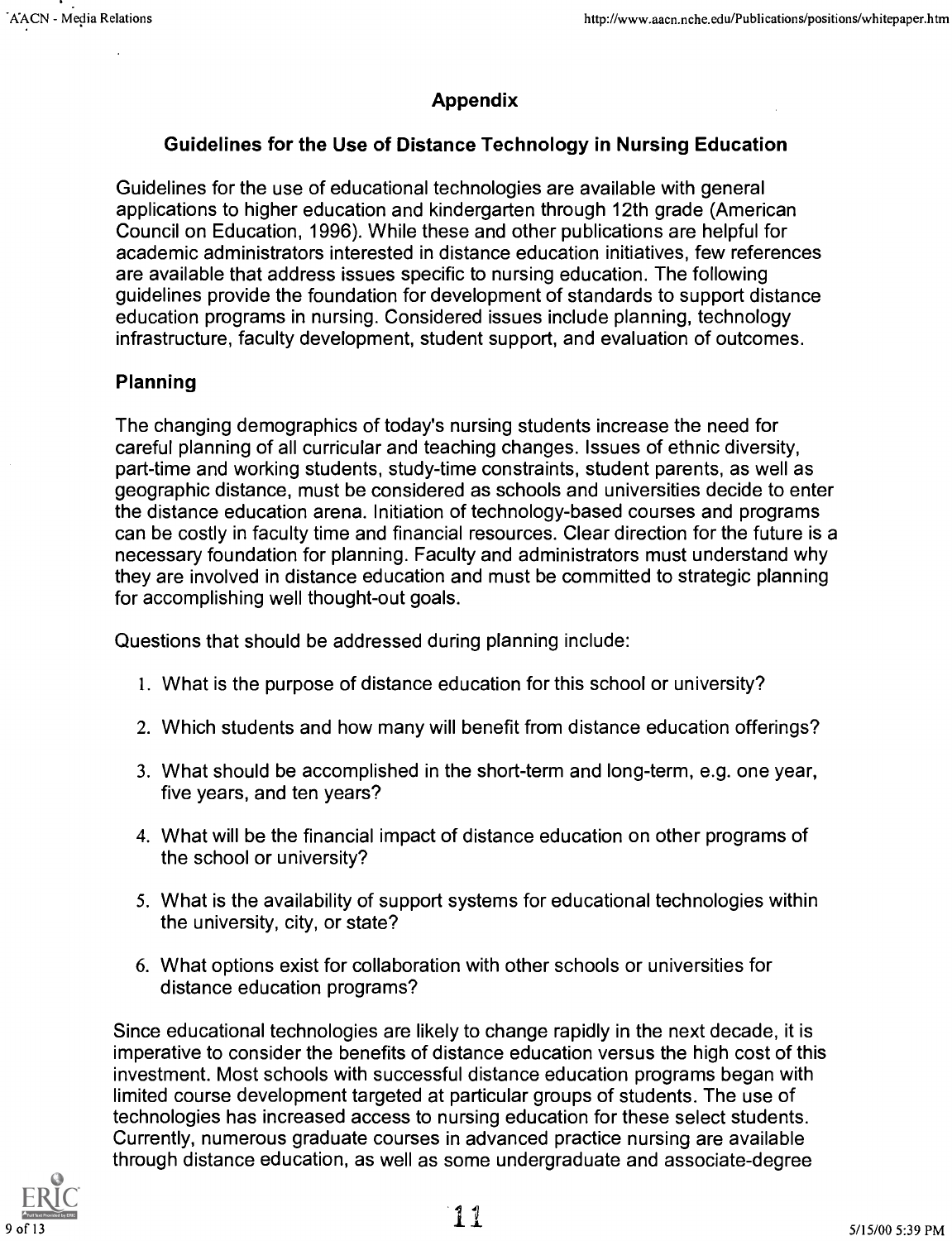courses.

#### Technology infrastructure

Faculty and administrators planning for distance education must consider the technology infrastructure necessary to support the goals of this kind of program. Depending on the type of technology used, the technical requirements for development of distance education modalities may be expensive and are often complicated. Therefore, it is difficult for a single school within a university to establish an adequate technology infrastructure. Support is necessary from experts in information technologies from other units of the university or from external sources. This is especially important for interactive television or videoconferencing and for World Wide Web or Internet distance education programming.

Questions that should be addressed when considering technology infrastructure include:

- 1. What institutional facilities and equipment are available to support interactive television and World Wide Web or Internet teaching? For example, such facilities include faculty computers and access to software, networking support across the school and university, server capability, classroom equipment (e.g. computers, video cameras, and monitors), Internet access, telephone line network, state or regional education network for telecommunications, videoconference availability, or academic support services?
- 2. What nursing education resources can be dedicated to distance education development and maintenance?
- 3. What equipment should students be required to buy? Or, how will students get access to necessary equipment and classrooms at distant sites or on-campus?
- 4. What collaborative partnerships can be developed to increase nursing educators' access to necessary technology infrastructure?

The cost of establishing the technology infrastructure for distance education is significant. Both up-front single investment and annual investments are needed to implement and maintain this infrastructure.

#### Faculty development

Nursing faculty have developed some of the most creative interactive television and World Wide Web courses currently available to students in any profession. While most faculty are comfortable with traditional classroom teaching, some individuals in nursing are leading the field of distance education in the health professions. Creativity, flexibility, and willingness to learn new teaching methods are necessary for faculty engaged in distance education. Formal reward mechanisms are needed which recognize faculty efforts in developing new distance curricula. Good technology-based teaching requires investment of time and learning for faculty. Innovations in teaching should merit appropriate consideration by promotion and tenure committees, along with traditional criteria for recognition.

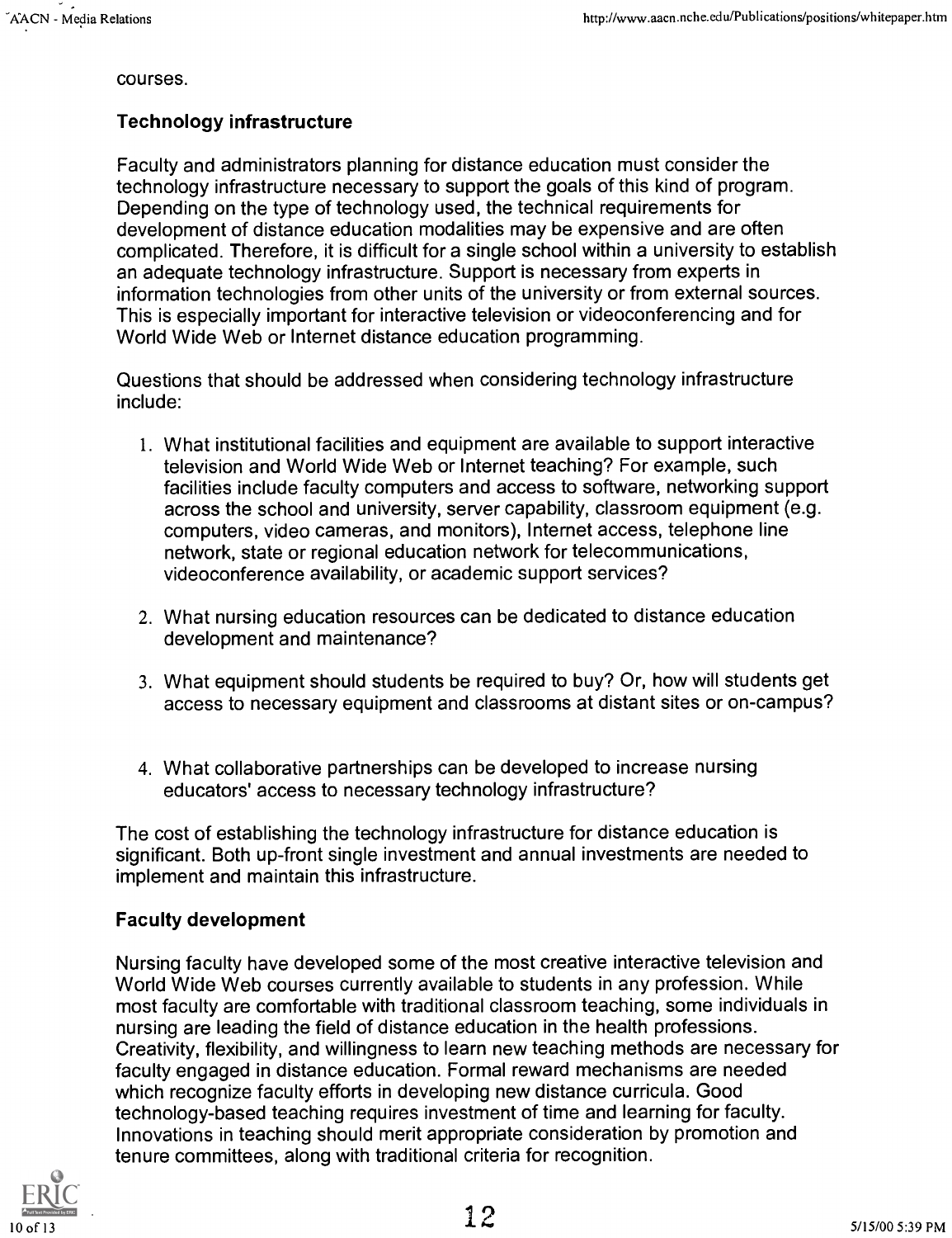Questions that need to be addressed related to faculty development for distance education include:

- 1. What faculty individuals or groups are most suited to conduct distance education? Should all faculty participate equally?
- 2. What resources are available to support faculty development in educational technologies? For example, such resources include convenient classes for computer literacy, classes or learning options for teaching with educational technologies, technological support personnel available to faculty, nurse experts in information technologies, time availability for course development, and good equipment and software.
- 3. What instructional design methods will be used for each type of educational technology? For example, will interactive television classes take full advantage of the "interactive" capabilities, how will the typical World Wide Web course be structured and supported with links to other sources of information, and how can faculty help each other gain expertise in course design and presentation?

Part of the success of any educational program is the support and direction of leadership. Distance education requires not only educational innovation but also an environment that rewards risk-taking. New technologies afford many opportunities for innovation. But faculty engaged in distance education face many challenges that may result in some failures. Administrators must support new teaching endeavors with resources, recognition, and understanding of productivity and workload issues.

#### Student support

There are many considerations for the learner in distance education. While technology-based methods for education are ubiquitous in our culture, not all students are ready for non-traditional courses. Learning that occurs in relative isolation from the traditional classroom requires motivated, committed students. When new technologies are used, there must be adequate student support systems. Nursing students are usually quite willing to attempt new approaches to learning, but have little patience with ineffective or unreliable technologies. Fortunately, nursing students often expect to learn computer skills as a basic competency for contemporary clinical practice. As with traditional nursing courses, didactic knowledge must be aligned successfully with clinical experience in nursing.

Questions that should be addressed related to student support include:

- 1. What systems are in place or can be developed to support students at distant sites? What non-curricular supports (e.g., academic advising, tutors, physical and mental health services, and recreation opportunities) are available to students enrolled in distance education? How does the relative availability of these other support services influence the quality of the student's educational experience?
- 2. What computer equipment and software will be required of students? What interactive television sites and technical support at these sites will be available

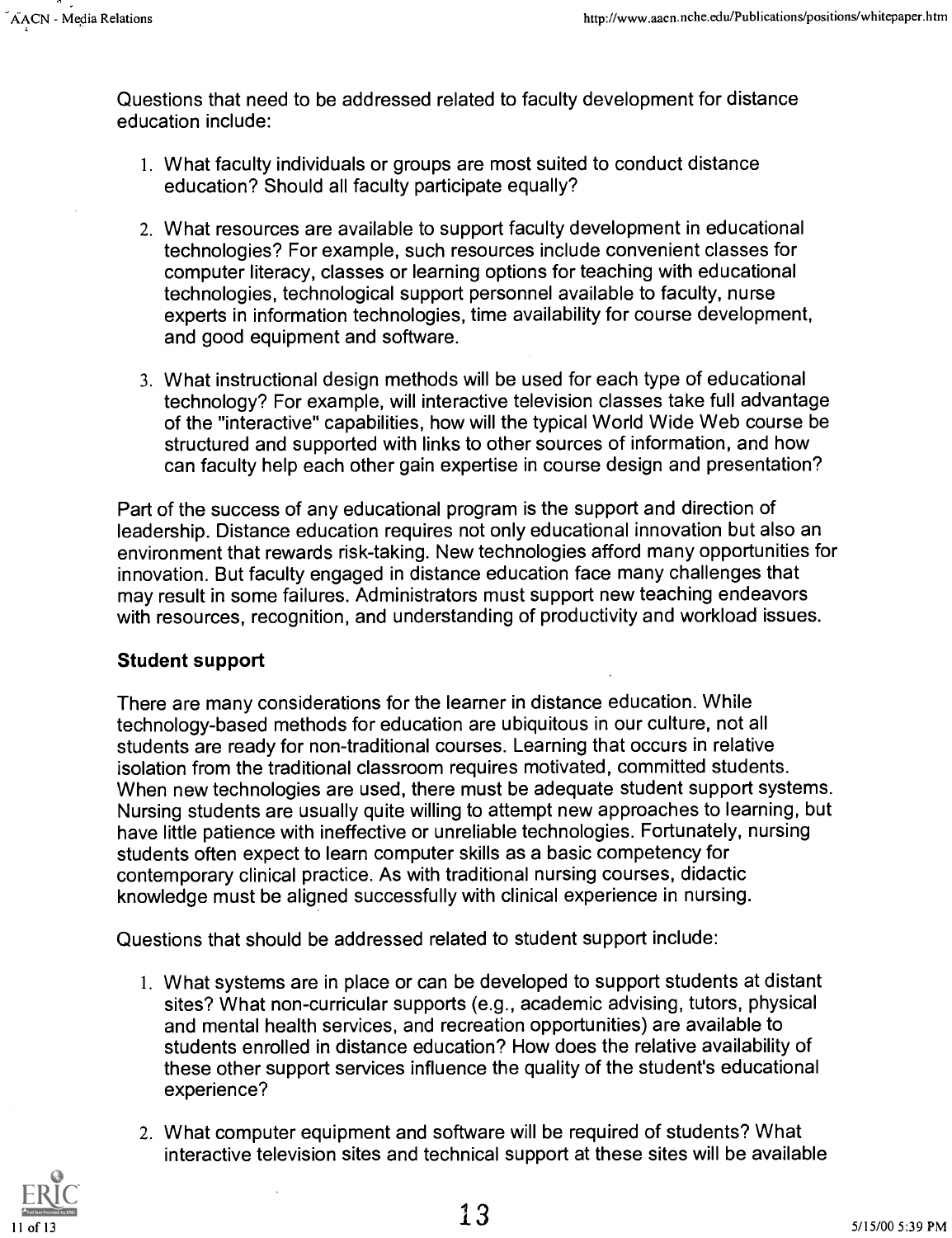for students?

- 3. What will be the structure of distance education courses or programs? Will students be required to visit the main campus for any part of the program or course?
- 4. What options can be arranged for student clinical experiences at distance education sites? How will faculty be involved with all aspects of distance education programs?
- 5. Does the school and university have systems to support financial aid and scholarships for students enrolled in distance education programs?

#### Evaluation of outcomes

Evaluation provides the feedback necessary to assess the value of the technology and the performance of faculty and technology included in the educational delivery system. Changes or adjustments in content delivery methods, technical support, or resources for distance education students should be made in a timely manner to ensure positive outcomes for students and faculty. Evaluation should include both quantitative and qualitative factors (Bevis, 1989). A comprehensive evaluation plan includes the use of tested and reliable measures. A comprehensive monograph prepared by Sparks and Kuenz (1993) provides a rich resource of such measures.

Questions that should be addressed during evaluation include:

1) Is the quality of distance education programming or courses the same as for traditional instruction?

2) Are the expected outcomes for distance education students the same as for traditional students?

3) How will faculty ascertain the impact of distance education of nursing students on clinical care of patients?

### Related AACN Documents

Distance Learning is Changing and Challenging Nursing Education (AACN Issue Bulletin - January 2000)

### Back to Publications

Copyright © 1999 by the American Association of Colleges of Nursing. All rights reserved.

Please direct comments and suggestions to webmaster@aacn.nche.edu.

American Association of Colleges of Nursing One Dupont Circle, NW, Suite 530 Washington, DC 20036

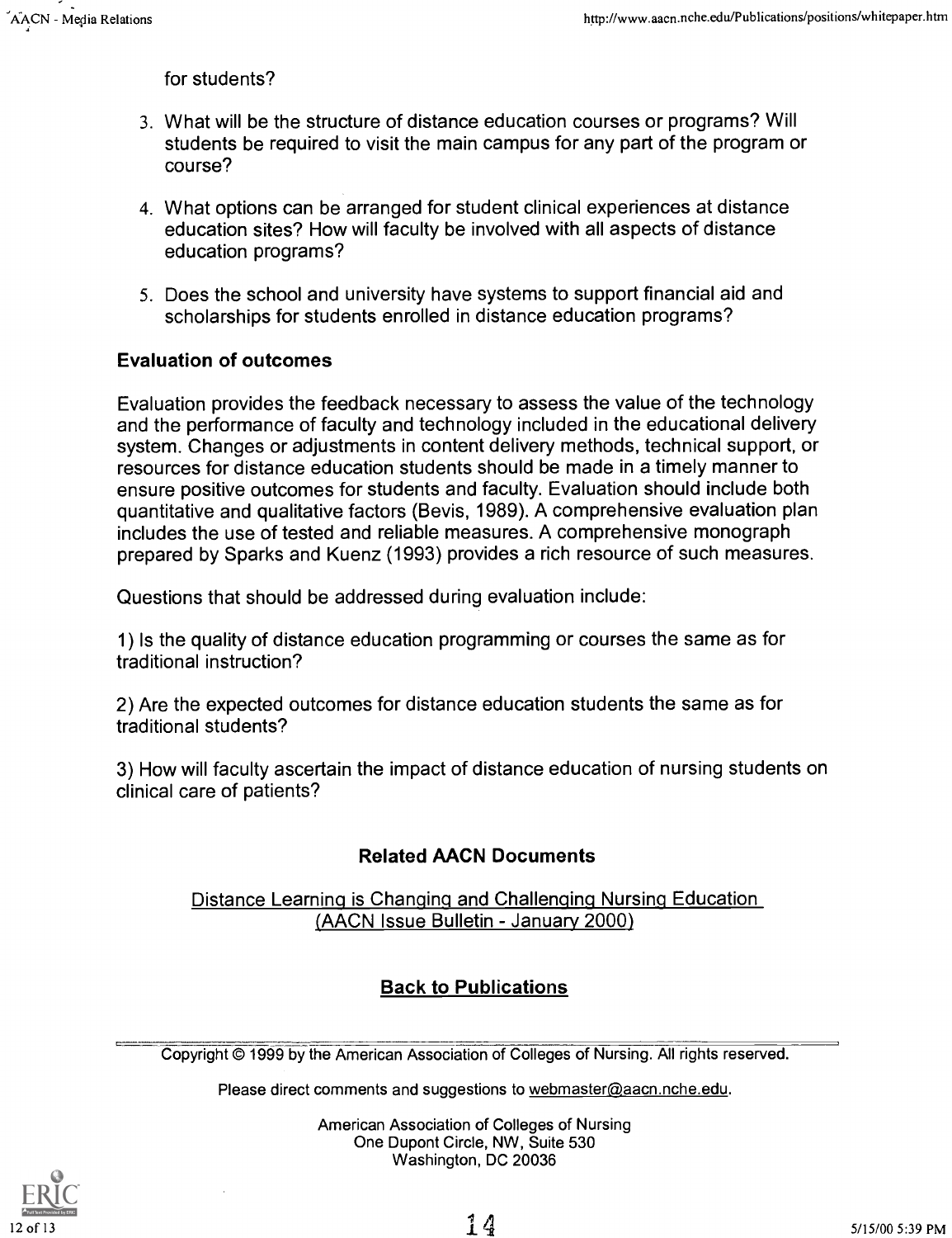Phone: (202) 463-6930 - Fax: (202) 785-8320

 $\overline{\phantom{a}}$ 

 $\overline{\phantom{a}}$ 



 $\lambda$ 

¥,